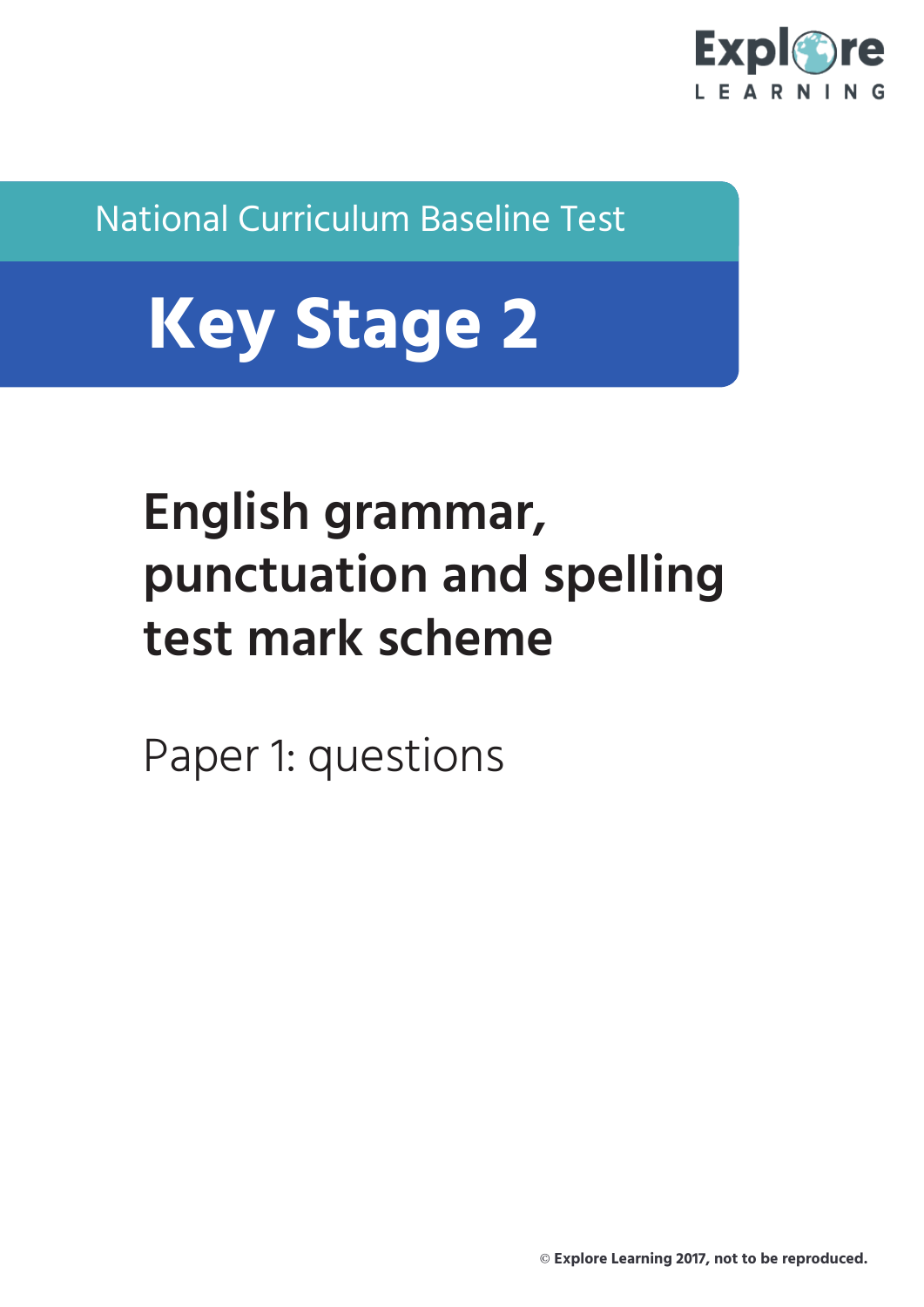## **Mark schemes for Paper 1: questions**

| Qu.            | <b>Requirement</b>                                                                                                                | <b>Mark</b>    |  |
|----------------|-----------------------------------------------------------------------------------------------------------------------------------|----------------|--|
| $\mathbf{1}$ . | Can you guess what the film will be about                                                                                         | 1 <sub>m</sub> |  |
| 2.             | broken $\sqrt{\checkmark}$                                                                                                        | 1 <sub>m</sub> |  |
| 3.             | Award 1 mark for all three correct.                                                                                               | 1m             |  |
|                | <b>Word</b><br><b>Suffix</b><br>Power<br>ise<br>ful<br>Author<br>Help<br>less                                                     |                |  |
| 4.             | Award 1 mark for all five correct.                                                                                                |                |  |
|                | <b>Prefix</b><br><b>Word</b><br>bi<br>appear<br>- acceptable<br>im<br>dis<br>cycle<br>un<br>arrange<br>possible<br>re             |                |  |
| 5.             | Award 1 mark for the three conjunctions inserted correctly.<br>The weather was very cold so Stephen wore gloves and a hat, but he | 1 <sub>m</sub> |  |
|                | forgot to wear his scarf.                                                                                                         |                |  |
| 6.             | <b>Award 1 mark</b> for the correct word encircled.                                                                               | 1 <sub>m</sub> |  |
|                | The girl ate a large (pizza) at the restaurant.                                                                                   |                |  |
| 7.             | Pass me the salt.<br>OR Pass me the salt!                                                                                         | 1 <sub>m</sub> |  |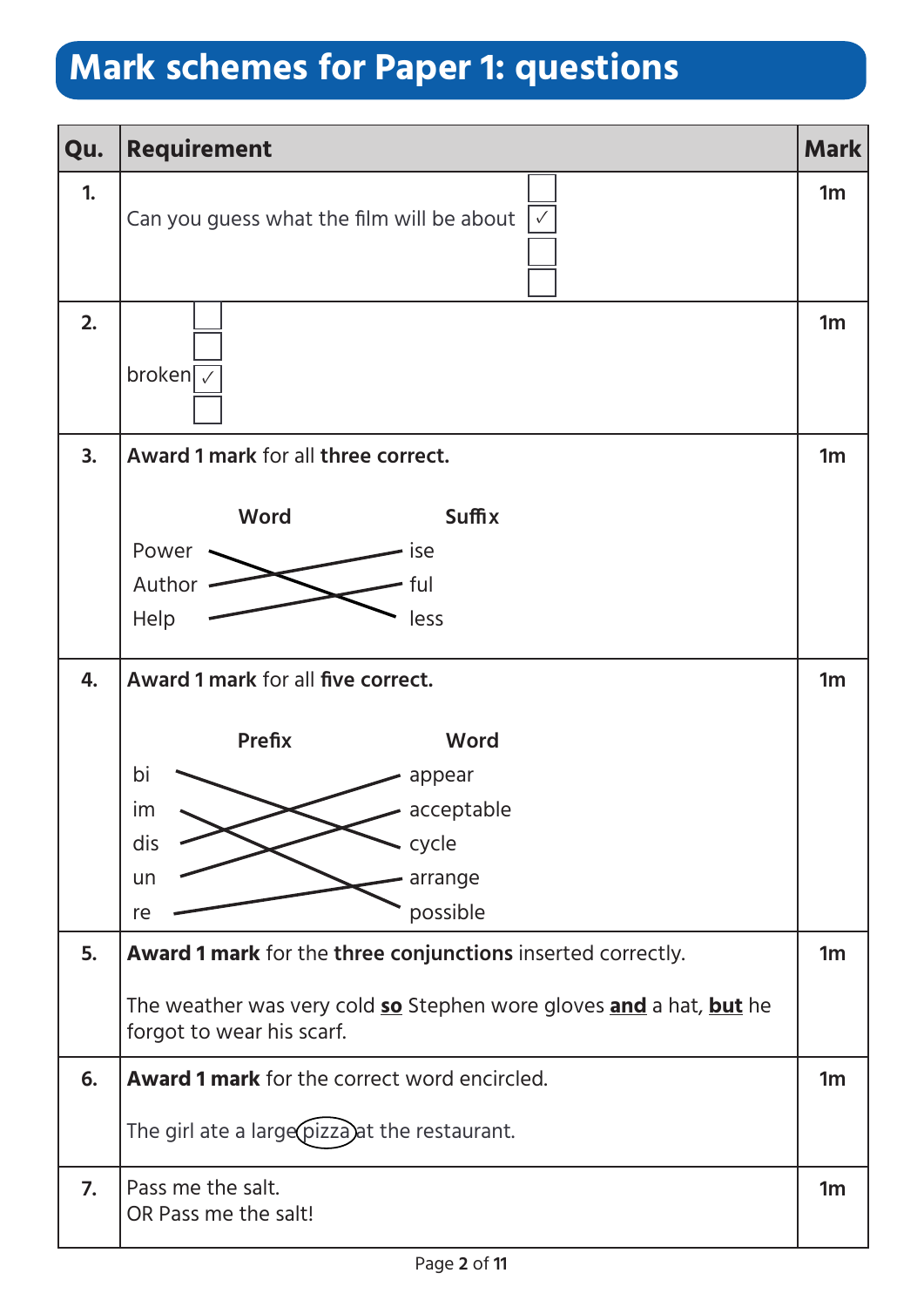| Qu. | <b>Requirement</b>                                                                                                                                                                                                                                                                              | <b>Mark</b>    |
|-----|-------------------------------------------------------------------------------------------------------------------------------------------------------------------------------------------------------------------------------------------------------------------------------------------------|----------------|
| 8.  | <b>Award 1 mark</b> for the three pronouns inserted correctly.                                                                                                                                                                                                                                  | 1 <sub>m</sub> |
|     | Caroline looked everywhere for <i>her</i> dog. Eventually she found Harry<br>playing in the garden with <b>his</b> ball.                                                                                                                                                                        |                |
| 9.  | workmen                                                                                                                                                                                                                                                                                         | 1 <sub>m</sub> |
| 10. | <b>Award 1 mark</b> for all the commas being correct.                                                                                                                                                                                                                                           | 1 <sub>m</sub> |
|     | At the circus we saw tightrope walkers, trapeze acts, trained elephants<br>and amazing acrobats.                                                                                                                                                                                                |                |
| 11. | <b>Award 1 mark</b> for the three correct words encircled and for correct<br>explanation.<br>charlotte) told me it was snowing on saturday) even though the weather<br>forecast said it would not snow in manchester.<br>Chosen word e.g. Charlotte<br>Explanation: Charlotte is a proper noun. | 1 <sub>m</sub> |
| 12. | <b>Award 1 mark</b> for all three contractions being correct.<br>couldn't<br>won't<br>hadn't                                                                                                                                                                                                    | 1 <sub>m</sub> |
| 13. | carry                                                                                                                                                                                                                                                                                           | 1 <sub>m</sub> |
| 14. | <b>Award 1 mark</b> for all adverbs being correct.                                                                                                                                                                                                                                              | 1 <sub>m</sub> |
|     | e.g. carefully  quietly                                                                                                                                                                                                                                                                         |                |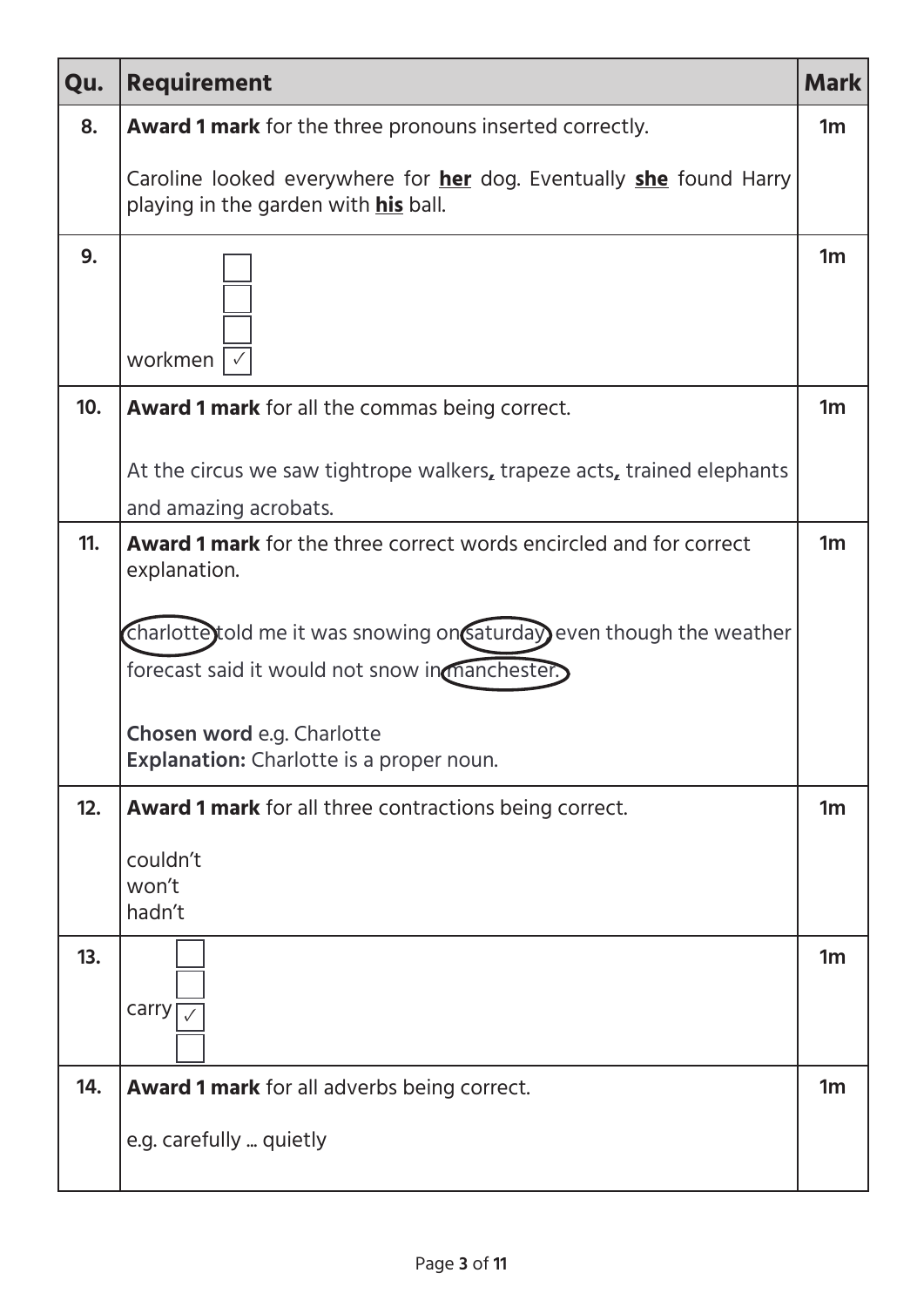| Qu. | Requirement                                                                                                                  | <b>Mark</b>    |
|-----|------------------------------------------------------------------------------------------------------------------------------|----------------|
| 15. | Due to the thickness of the canopy (the top branches and leaves of the<br>trees), the Amazon floor is in permanent darkness. | 1 <sub>m</sub> |
| 16. | Katie bought a new dress; she wanted to try it on as soon as she got<br>home.                                                | 1 <sub>m</sub> |
| 17. | Award 1 mark for circling all three articles correctly.                                                                      | 1 <sub>m</sub> |
|     | We saw ax komodo dragon at Chester Zoo.                                                                                      |                |
|     | There was an ice cream van.                                                                                                  |                |
|     | After (the) zoo, they all went home.                                                                                         |                |
| 18. | e.g. When is Tom's birthday? What month is Tom's birthday in?                                                                | 1 <sub>m</sub> |
| 19. | The mouse crept silently through the field so that he could avoid the<br>large cat.<br>N                                     | 1 <sub>m</sub> |
| 20. | Award 1 mark for all four correct.                                                                                           | 1 <sub>m</sub> |
|     | Word<br>Antonym<br>contract<br>јоу<br>expand<br>common<br>combine<br>rare<br>sorrow<br>separate                              |                |
| 21. | To bake the cake, you will need the following ingredients: two eggs,<br>flour, sugar, butter and milk.                       | 1 <sub>m</sub> |
| 22. | <b>Award 1 mark</b> for all five nouns underlined correctly.                                                                 | 1 <sub>m</sub> |
|     | My whole family went on holiday to Tenerife. We went to the beach<br>every day.                                              |                |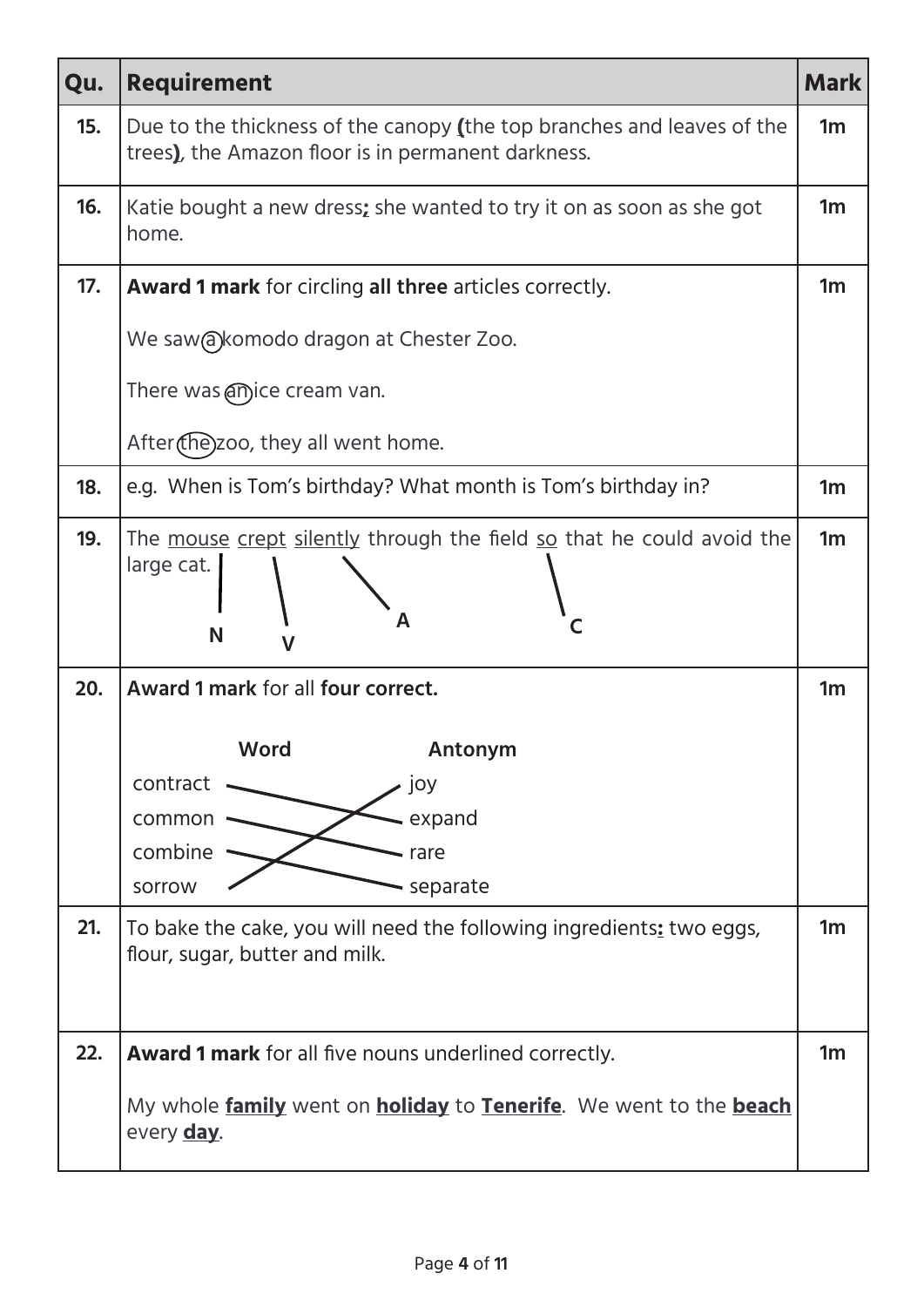| Qu. | Requirement                                                                                                                                                   |                                 |                                          | <b>Mark</b>    |  |
|-----|---------------------------------------------------------------------------------------------------------------------------------------------------------------|---------------------------------|------------------------------------------|----------------|--|
| 23. | It's three o'clock and we've just finished school. Let's leave now and<br>we'll be able to get to <b>Laura's</b> party first.                                 |                                 |                                          |                |  |
| 24. | A synonym is a word or phrase that means exactly or nearly the same<br>as another word or phrase in the same language.                                        |                                 |                                          |                |  |
|     | Angry – annoyed, enraged, irate, furious, outraged                                                                                                            |                                 |                                          |                |  |
| 25. | <b>Award 1 mark</b> for both explanations.                                                                                                                    |                                 |                                          |                |  |
|     | This means that the coin is no longer visible/the coin cannot be seen.                                                                                        |                                 |                                          |                |  |
|     | This means that the coin has appeared again, is visible again.                                                                                                |                                 |                                          |                |  |
| 26. | <b>Award 1 mark</b> for all three possessive pronouns being correct.                                                                                          |                                 |                                          |                |  |
|     | The house is <b>ours</b> .<br>I think these keys are <b>mine</b> .<br>It is theirs.                                                                           |                                 |                                          |                |  |
| 27. | <b>Award 1 mark</b> for all three being correct.                                                                                                              |                                 |                                          |                |  |
|     |                                                                                                                                                               | Apostrophe used for<br>omission | <b>Apostrophe used for</b><br>possession |                |  |
|     | After school I like to<br>play at Zainab's house.                                                                                                             |                                 | ✓                                        |                |  |
|     | We'll finish your<br>homework after<br>dinner.                                                                                                                | $\checkmark$                    |                                          |                |  |
|     | Amir's the best rugby<br>player in our class.                                                                                                                 | $\checkmark$                    |                                          |                |  |
| 28. | Award 1 mark for all three sentences being correct.                                                                                                           |                                 |                                          | 1 <sub>m</sub> |  |
|     | She sits behind Adam and <b>me</b> in class.<br>Olivia and I will be there later.<br>Please give it to Sarah and me later today because we will need it then. |                                 |                                          |                |  |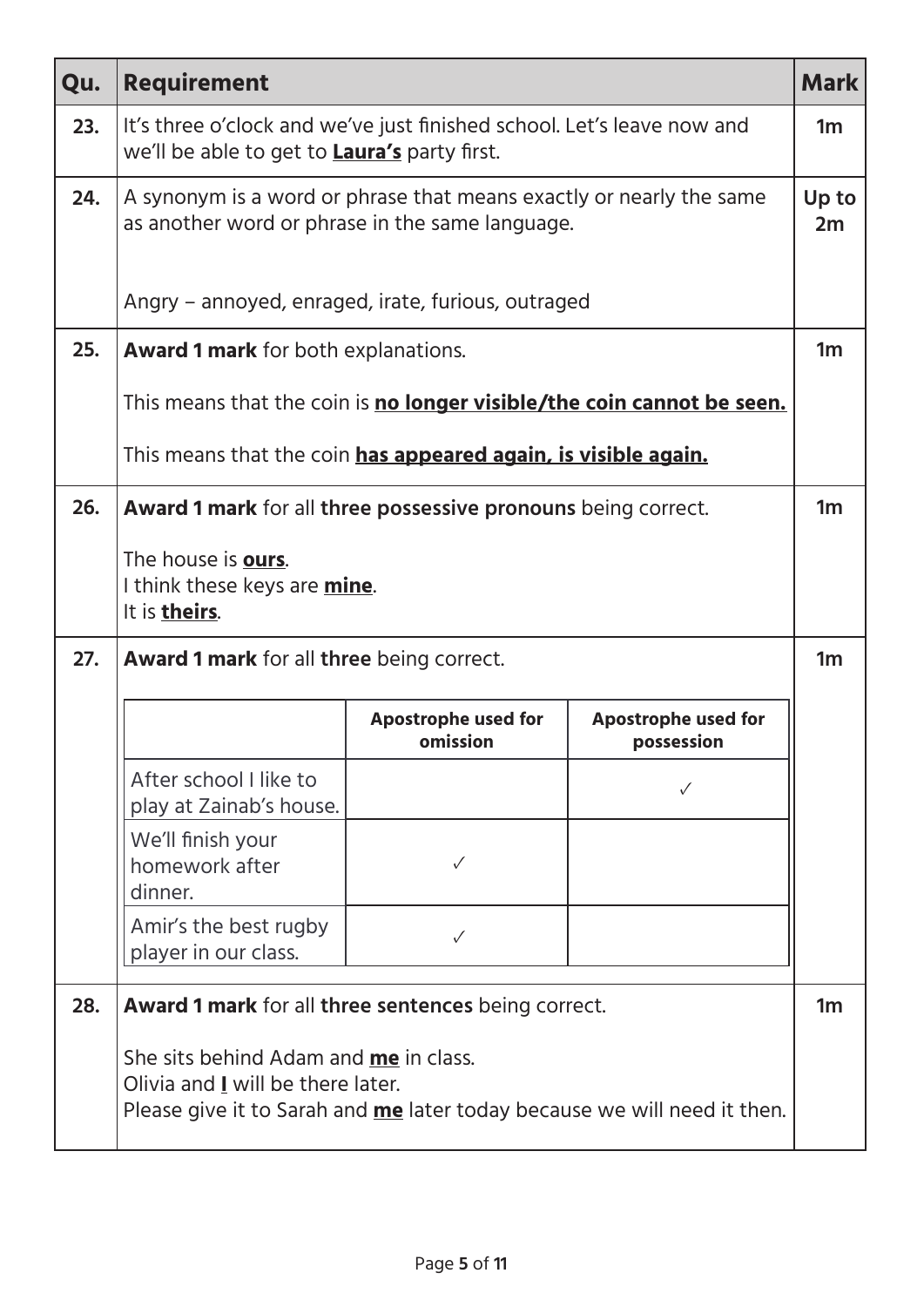| Qu. | <b>Requirement</b>                                                                                                                   |                     |                      | <b>Mark</b>    |  |
|-----|--------------------------------------------------------------------------------------------------------------------------------------|---------------------|----------------------|----------------|--|
| 29. | <b>Award 1 mark</b> for circling all three adjectives correctly.                                                                     |                     |                      |                |  |
|     | The coat I bought has deep pockets.<br>That is the biggest)ice cream sundae I've ever seen.<br>She finds maths easiery than science. |                     |                      |                |  |
| 30. | <b>Award 1 mark</b> for circling all three adverbs correctly.                                                                        |                     |                      | 1 <sub>m</sub> |  |
|     | It was the scariest film she had (ever seen.<br>He threw his new toys carelessly into the box.<br>They play football (there)         |                     |                      |                |  |
| 31. | <b>Award 1 mark</b> for all three being correct.                                                                                     |                     |                      |                |  |
|     |                                                                                                                                      | <b>Active Voice</b> | <b>Passive Voice</b> |                |  |
|     | The girl was washing<br>the car.                                                                                                     | $\checkmark$        |                      |                |  |
|     | Charlotte baked a big<br>chocolate cake.                                                                                             | $\checkmark$        |                      |                |  |
|     | The football was<br>kicked by Tom.                                                                                                   |                     | ✓                    |                |  |
| 32. | <b>Award 1 mark</b> for underlining all three words correctly.                                                                       |                     |                      |                |  |
|     | Sarah was <b>being</b> very silly.<br>The football match may <b>have</b> been cancelled.<br>The children were <b>seeing</b> Grandad. |                     |                      |                |  |
| 33. | Finley whispered to Oliver that he knew the answer.                                                                                  |                     |                      |                |  |
| 34. | "Excuse me, can you tell me what time it is?" whispered the old man<br>next to me.                                                   |                     |                      | 1 <sub>m</sub> |  |
| 35. | I sent an email to my friend who lives in Australia.                                                                                 |                     |                      | 1 <sub>m</sub> |  |
| 36. | English is spoken by many people.                                                                                                    |                     |                      | 1 <sub>m</sub> |  |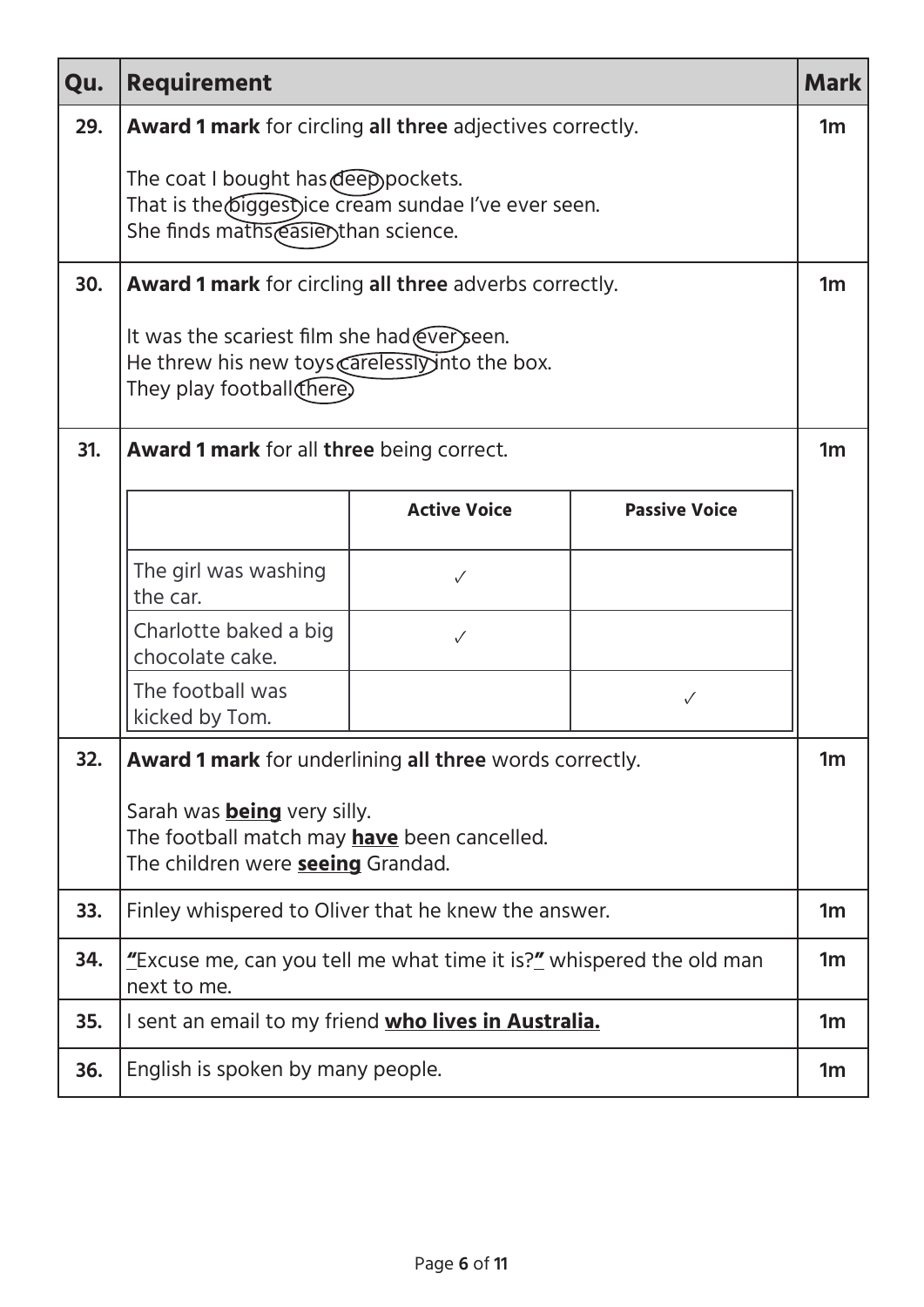| Qu. | <b>Requirement</b>                                                                                                                                                                 |              |               |               | <b>Mark</b>      |                |
|-----|------------------------------------------------------------------------------------------------------------------------------------------------------------------------------------|--------------|---------------|---------------|------------------|----------------|
| 37. | <b>Award 1 mark</b> for all three being correct.                                                                                                                                   |              |               |               |                  | 1 <sub>m</sub> |
|     |                                                                                                                                                                                    |              | <b>Phrase</b> |               | <b>Clause</b>    |                |
|     | After studying late<br>into the night, Sam<br>fell asleep at his desk.                                                                                                             |              | ✓             |               |                  |                |
|     | On Saturday, I went<br>to the cinema.                                                                                                                                              |              |               |               | $\checkmark$     |                |
|     | Rebecca and Anna<br>skipped along the<br>seafront.                                                                                                                                 |              | ✓             |               |                  |                |
| 38. | <b>Award 1 mark</b> for both dashes.                                                                                                                                               |              |               |               |                  | 1 <sub>m</sub> |
|     | The largest battle of the First World War $\pm$ The Battle of the Somme $\pm$ is<br>known as one of the bloodiest battles in history.                                              |              |               |               |                  |                |
| 39. | <b>The film about sharks</b> was quite fascinating.                                                                                                                                |              |               |               |                  | 1 <sub>m</sub> |
| 40. | As fast as he could, the deer ran through the forest.                                                                                                                              |              |               |               |                  | 1 <sub>m</sub> |
| 41. | <b>Award 1 mark</b> for underlining all three verb phrases correctly.                                                                                                              |              |               |               |                  | 1 <sub>m</sub> |
|     | They <b>have offered</b> John a new job in the last year.<br>Jasmine has invited everyone from her class to tonight's party.<br>Phoebe has missed three days of school this month. |              |               |               |                  |                |
| 42. | <b>Award 1 mark</b> for all three being correct.                                                                                                                                   |              |               |               | 1 <sub>m</sub>   |                |
|     |                                                                                                                                                                                    | <b>Verb</b>  | <b>Noun</b>   | <b>Adverb</b> | <b>Adjective</b> |                |
|     | The bathroom light<br>was always left on.                                                                                                                                          |              | $\checkmark$  |               |                  |                |
|     | Francesca ate<br>strawberries dipped<br>in chocolate.                                                                                                                              | $\checkmark$ |               |               |                  |                |
|     | There was a<br>measurable increase<br>in the number of<br>absences.                                                                                                                |              |               |               |                  |                |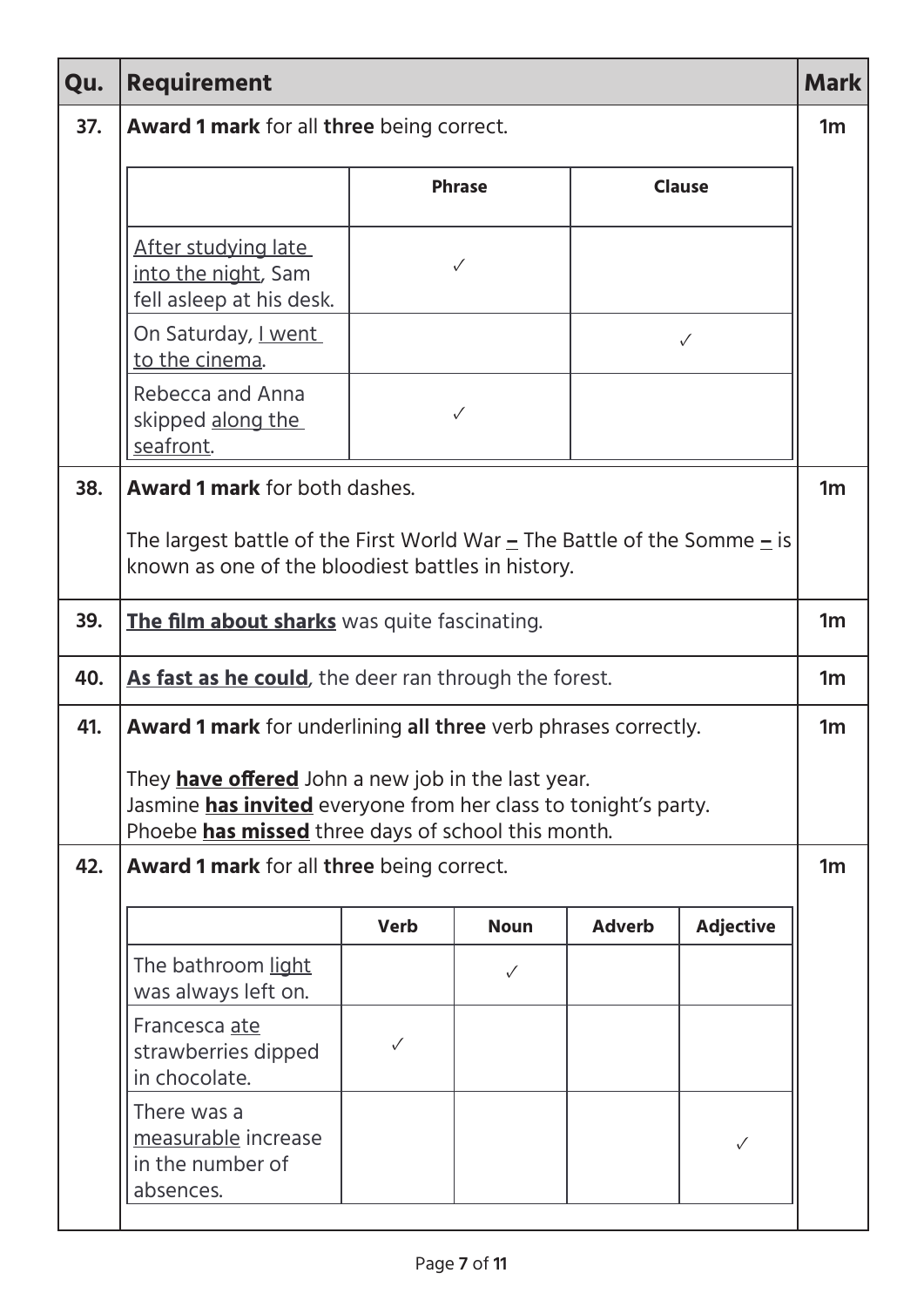| Qu. | Requirement                                                                                                                                                       |                              |                           | <b>Mark</b>    |
|-----|-------------------------------------------------------------------------------------------------------------------------------------------------------------------|------------------------------|---------------------------|----------------|
| 43. | <b>Award 1 mark</b> for all three marked correctly.                                                                                                               |                              |                           | 1 <sub>m</sub> |
|     | I enjoy jogging around the park.<br><b>Beneath</b> the water, she could see a beautiful dolphin.<br>My sister is on the television.                               |                              |                           |                |
| 44. | <b>Award 1 mark</b> for underlining all three prepositional phrases correctly.                                                                                    |                              |                           | 1 <sub>m</sub> |
|     | Laura leant <b>against the wall.</b><br>Zak walked his dog <b>across the street.</b><br>The towel <b>on the bathroom floor</b> was wet due to the leaking shower. |                              |                           |                |
| 45. | were                                                                                                                                                              |                              |                           | 1 <sub>m</sub> |
| 46. | <b>Award 1 mark</b> for all three being correct.                                                                                                                  |                              |                           |                |
|     |                                                                                                                                                                   | <b>Main</b><br><b>Clause</b> | <b>Subordinate Clause</b> |                |
|     | After she picks me up,<br>Mum is taking me to<br>buy new shoes.                                                                                                   | ✓                            |                           |                |
|     | I first met her in<br>Portugal, where we<br>went on holiday.                                                                                                      | $\checkmark$                 |                           |                |
|     | My brother, who is<br>younger than me, is<br>already taller than me.                                                                                              |                              |                           |                |
| 47. |                                                                                                                                                                   |                              |                           | 1m             |
|     | Rachel was learning a dance for the competition. $\sqrt{ }$                                                                                                       |                              |                           |                |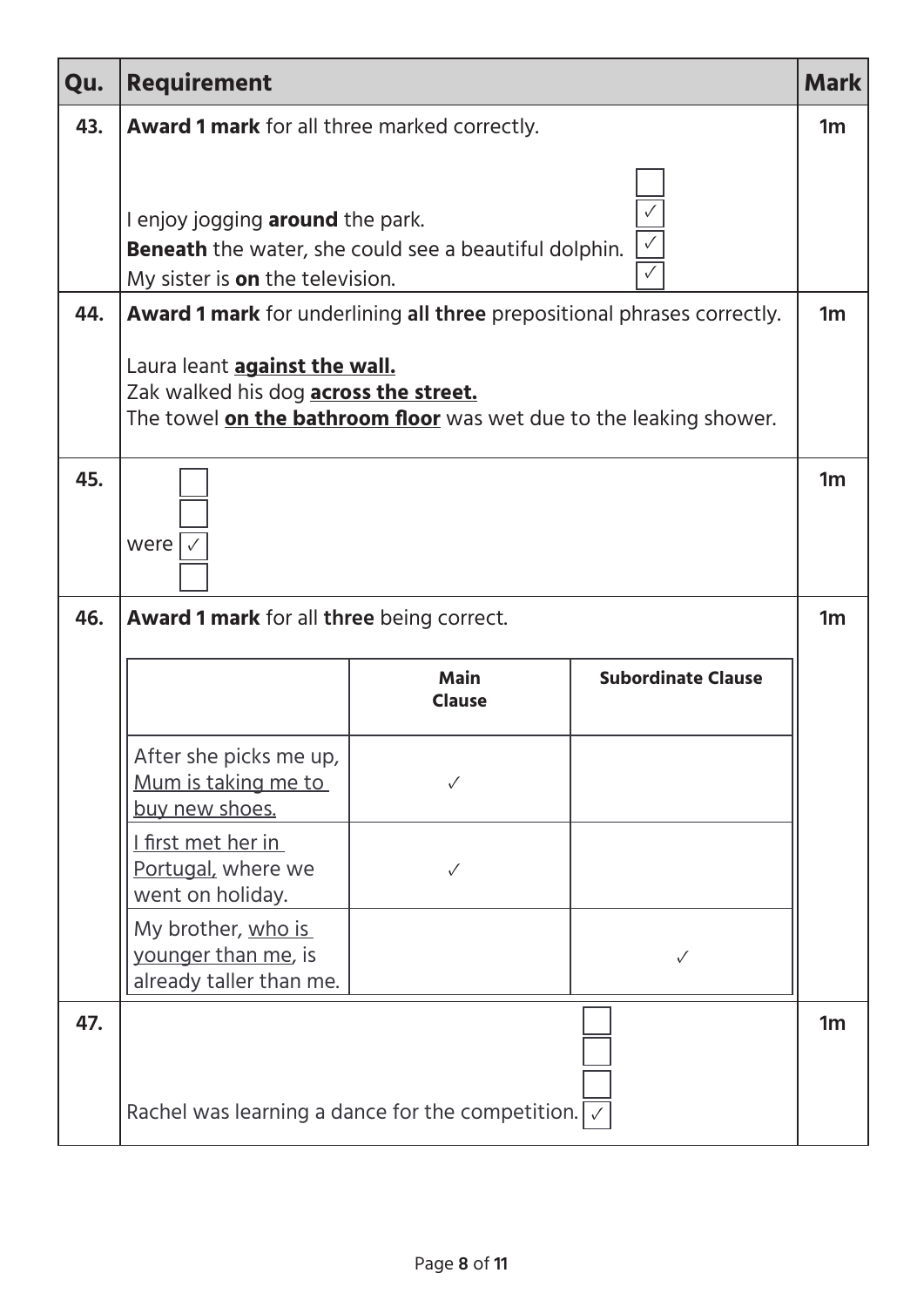| Qu. | <b>Requirement</b>                                                                                                                       | <b>Mark</b> |
|-----|------------------------------------------------------------------------------------------------------------------------------------------|-------------|
| 48. | <b>Award 1 mark</b> for all three being correct.                                                                                         | 1m          |
|     | We <b>stayed</b> at my grandparents' house last summer.<br>My Mum gave me some money and I went to the shop and I bought a<br>new dress. |             |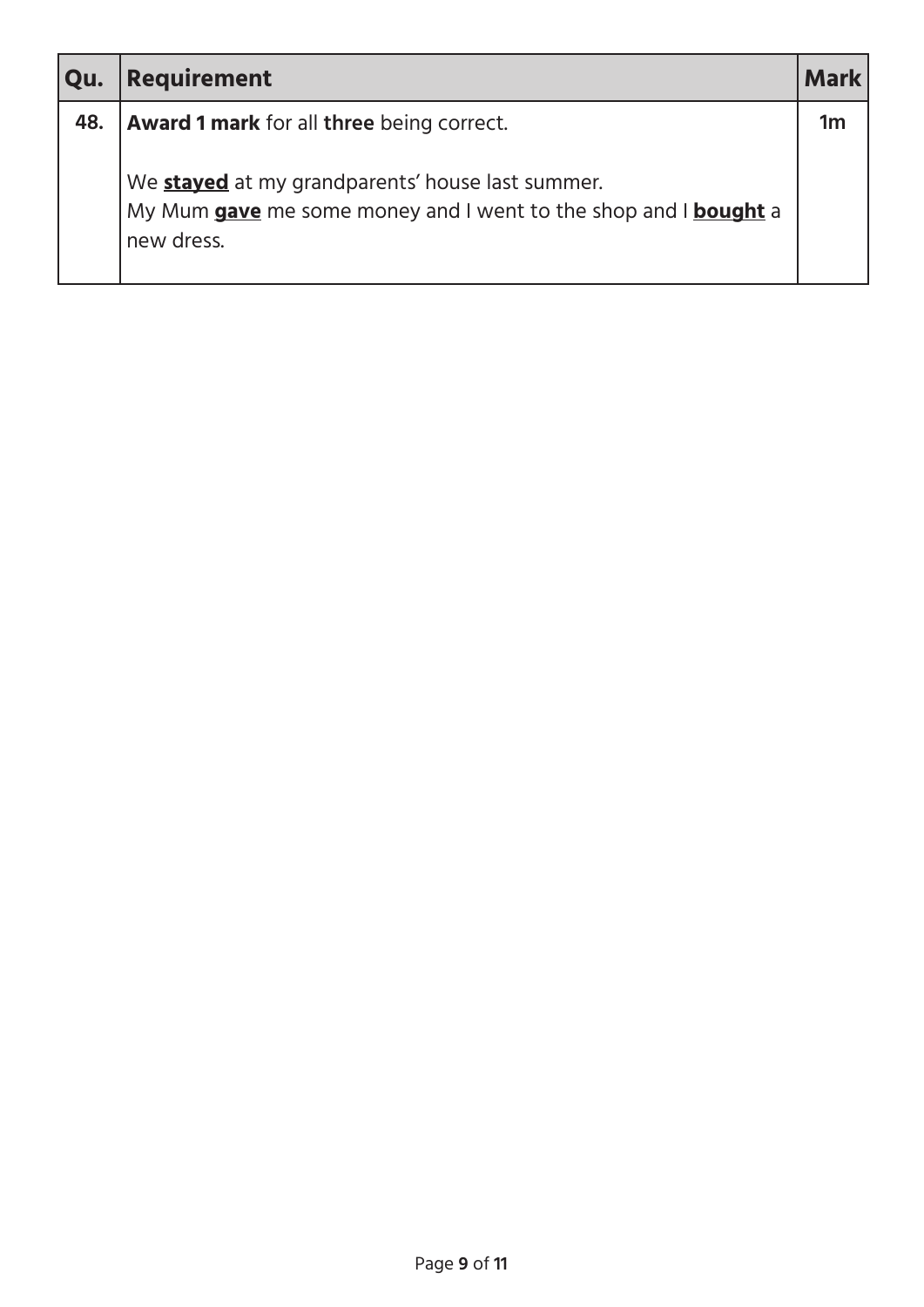## **[BLANK PAGE]**

This page is intentionally blank.